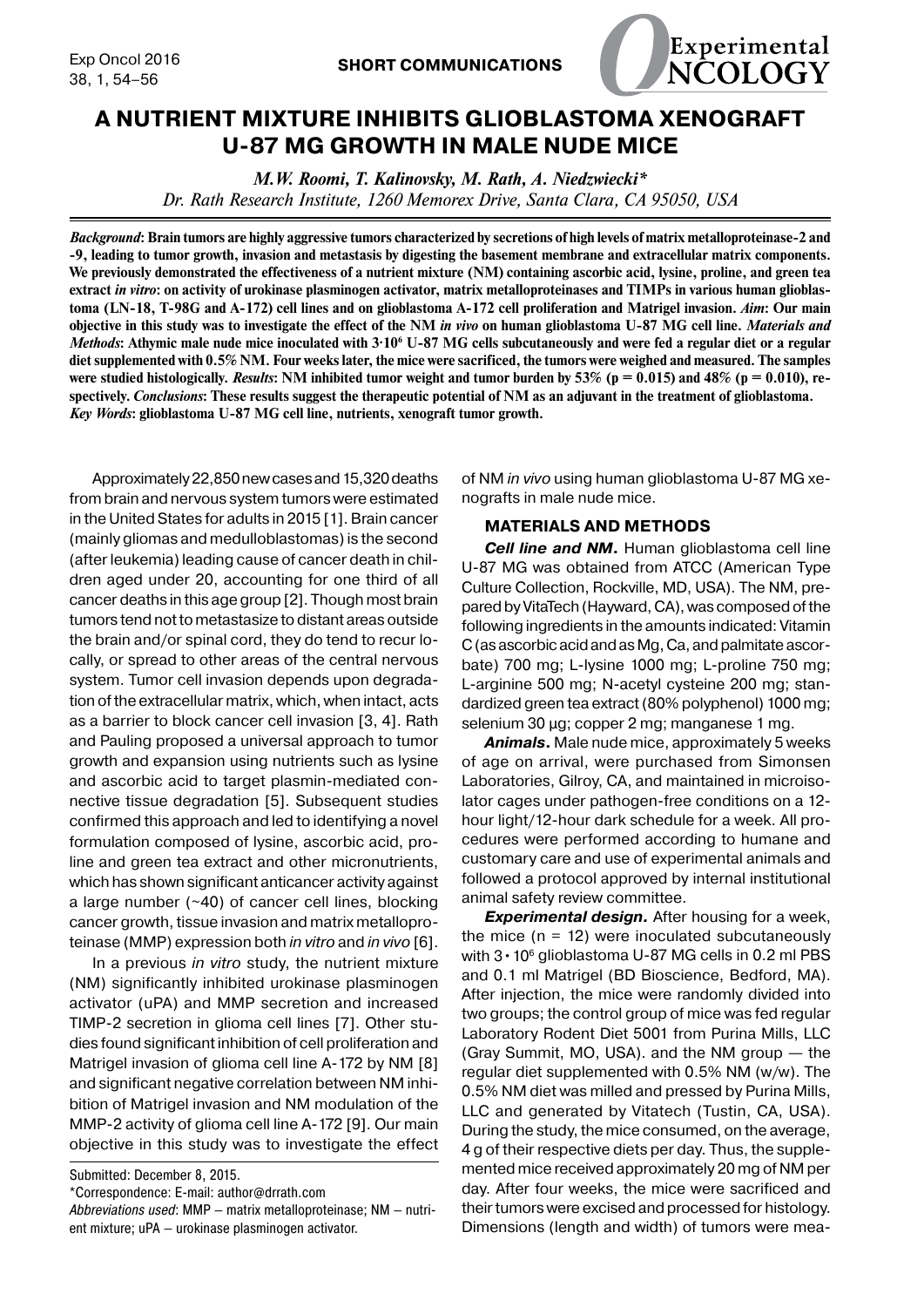sured using a digital caliper, and the tumor burden was calculated using the following formula:  $0.5 \times$  length  $\times$ width. Mean weight of mice at initiation of study and termination of study did not differ significantly between the groups.

*Histology***.** Tissue samples were fixed in 10% buffered formalin. All tissues were embedded in paraffin and cut at 4–5 microns. Sections were deparaffinized through xylene and graduated alcohol series to water and stained with hematoxylin and eosin (H & E) for evaluation using a standard light microscope.

*Statistical analysis***.** The results were expressed as means  $\pm$  SD and analyzed by independent sample "*t*" test using MedCalc software (Mariakerke, Belgium).

# **RESULTS AND DISCUSSION**

NM strongly inhibited the growth of U-87 MG xenografts in male nude mice. Mean tumor weight was inhibited by 53% ( $p = 0.0147$ ) with NM 0.5% dietary supplementation, as shown in Fig. 1, *a* and tumor burden was inhibited by 48% ( $p = 0.0098$ ), as shown in Fig. 1, *b*. There was no significant difference between mean body weights of groups of mice.



**Fig. 1.** Effect of NM on mean tumor weight (*a*) and tumor burden (*b*) in nude mice grafted with U-87 MG cells. \*p = 0.015 (*a*) and p = 0.01 (*b*) as compared to control

Histologically, the tumors from both groups were irregularly round, subcutaneous masses, composed of solid sheets and nests of irregularly round epithelioid cells with prominent round to ovoid nuclei and lightly staining bluish cytoplasm with ill-defined cell borders. Tumors from control and NM-supplemented mice were similar morphologically, but the tumors from supplemented mice were significantly smaller in size. Areas of tumor necrosis ranged from 50–80% of tumor mass in the control group compared to 10–60% in the NM group. Areas of tumor necrosis were associated with moderate to severe neutrophilic infiltration (Fig. 2, *a–d*).

Previous *in vitro* results from the cellular proliferation study of glioblastoma A-172 support the *in vivo* findings, as NM showed increased toxicity in cells in a dosedependent manner, with 50% inhibition of cell growth in cells exposed to 1000 μg/ml NM and total block of invasion through Matrigel at 1000 μg/ml NM [8]. In addition, prior studies of several glioblastoma cell lines, demonstrated potent, significant suppression

of invasive parameters by the NM, including uPA and MMP-2 and -9 [7].

Brain cancer is the second leading cause of cancer death in children under 20 years, accounting for one third of all cancer deaths in this age group. Current treatment methods for gliomas are generally ineffective and toxic. Thus, there is a need for development of effective therapeutic agents for these cancers with minimal toxicity. Our studies demonstrated that the mixture of the non-toxic components of NM significantly inhibited the growth and tumor burden of glioblastoma cell line U-87 MG *in vivo*. These results in addition to our prior *in vitro* studies with glioblastoma cell lines, which documented significant inhibition of MMP-2 and-9 secretion and invasion by NM, suggest the potential of NM as an adjuvant in treatment of glioblastomas.



**Fig. 2.** Histopathology of tumors from control (*a*, *b*) and NMsupplemented (*c*, *d*) mice, × 200. In *b* and *d* tumor necrosis and associated neutrophilic inflammation are present

### **Acknowledgements**

The research study was funded by Dr. Rath Health Foundation (Santa Clara, CA, USA), a non-profit organization. We thank consulting pathologist Alexander de Paoli, DVM, PhD, IDEXX Reference Laboratories for providing histopathology slides.

#### **REFERENCES**

1. ACS. What are the key statistics about brain and spinal cord tumors? (http://www.cancer.org/cancer/braincnstumorsinadults/ detailedguide/brain-and-spinal-cord-tumors-in-adults-keystatistics).

2. ABTA (American Brain Tumor Association). Brain tumor facts (http://www.abta.org/about-us/news/brain-tumor-statistics/).

**3.** Yurchenko PD, Schitny JC. Molecular architecture of basement membranes. FASEB J 1990; **4**: 1577–90.